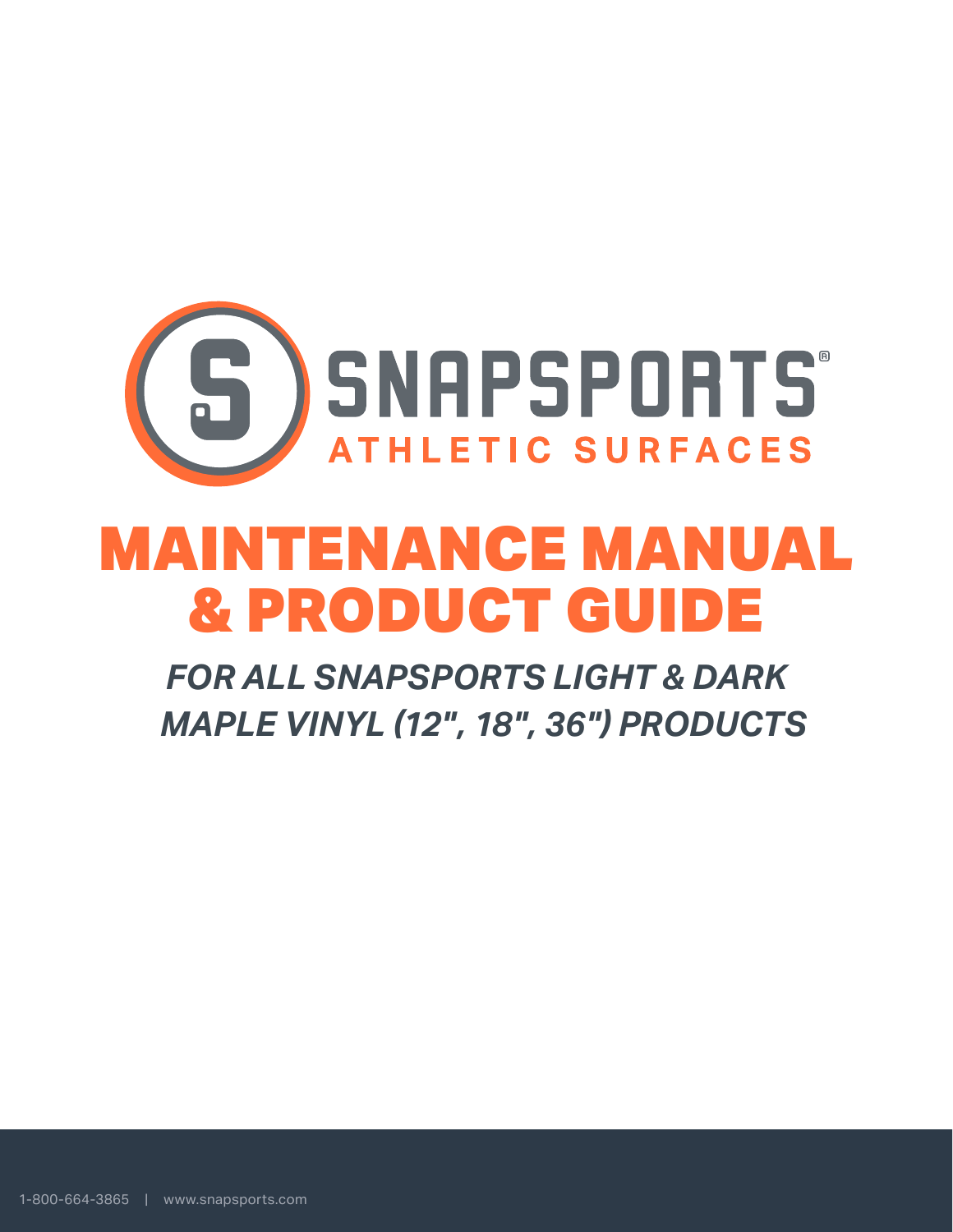# **Overview**

SnapSports floors should be kept as clean as possible. Daily cleaning with a dust mop or the like is highly recommended. Grit from dust and dirt will cause micro-abrasions on the flooring that tend to dull the surface and make it harder to keep clean.

# **Floor Care Maintenance Program**

#### **MAINTENANCE PRODUCTS:**

#### **Removable Topical Coating**

**CENTI Finish** is an environmentally preferred acrylic floor finish. This low odor finish has exceptional performance properties and can be maintained with conventional procedures. CENTI Finish contains no zinc or other heavy metals that can be harmful to wastewater treatment systems.

#### **Daily Cleaner**

**CENTI Cleaner** is a super-concentrated no-rinse floor cleaner formulated with biodegradable surface-active agents. CENTI Cleaner removes surface dirt without diminishing the shine. CENTI Cleaner lifts and neutralizes haze left by chemical ice melt products. Use daily at 2 oz./gallon. CENTI Cleaner can be mopped on or used in automatic scrubbers. It is neutral pH so it will not dull or strip any finish, and has a pleasant floral fragrance.

#### **Daily Maintaner/Cleaner**

**CENTI Maintainer** is a cleaner / maintainer for automatic scrubber or mop-on use. Floors maintained with CENTI Maintainer require less re-coating with floor finish. CENTI Maintainer repairs scuffing and scratching while leaving a micro layer that dries to a gloss appearance. Highly economical - use only 2 oz. per gallon for daily maintenance. CENTI Maintainer is formulated with biodegradable surface active agents.

#### **Periodic Finish Stripper**

**CENTI Strip** is a super concentrated floor finish stripper. CENTI Strip is fast penetrating and simple to use. CENTI Strip has been designed to be especially effective on today's Green finishes. Has a low odor, non-rinse, non-butyl formula.

#### **Oil Flo Black Mark Remover**

**Oil Flo** is a cleaner to remove deep scuff marks from the maple surface. Oil Flo is fast penetrating and simple to use.

# **Directions for Use**

#### **DAILY MAINTENANCE**

**Equipment:**  Mop bucket or automatic floor scrubber **Cleaning Products:**  CENTI Maintaner

#### **Directions:**

Clean all surfaces with dust mop. Mix a solution of CENTI Maintainer with water in mop bucket or solution tank of automatic scrubber, at a dilution rate of 2 oz. per gallon of water. Mix thoroughly. Apply solution per your chosen application method and allow to dry fully. For deep black marks use the Oil Flo Black Mark Remover and a tennis ball on a stick or a red scrubber pad.

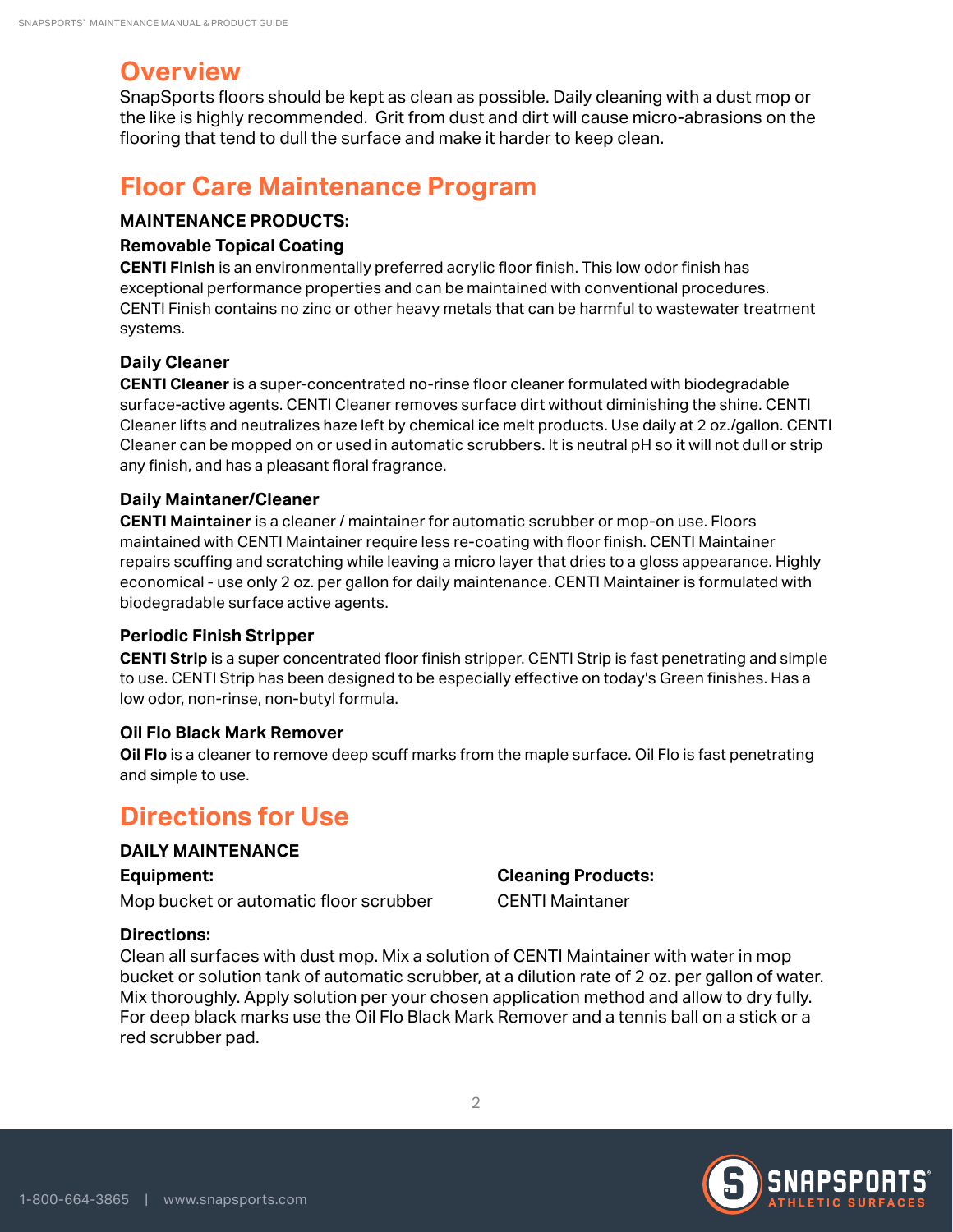#### **WEEKLY MAINTENANCE Equipment:**

Mop bucket, Mop & 175–200 RPM buffer *Optional: Auto scrubber with red pad*

#### **Directions:**

Clean all surfaces with dust mop. Mix a solution of CENTI Maintainer with water in mop bucket or solution tank of automatic scrubber, at a dilution rate of 2 oz. per gallon of water. Mix thoroughly. Apply solution per your chosen application method and allow to dry fully. For deep black marks use the Oil Flo Black Mark Remover and a tennis ball on a stick or a red scrubber pad.

## **COMPLETE SURFACE CLEAN / STRIP**

**Equipment:**  Mop bucket, Mop & 175–200 RPM buffer *Optional: Auto scrubber with red pad*

**Cleaning Products:**  CENTI Strip

**Cleaning Products:** 

CENTI Cleaner

#### **Directions:**

Clean all surfaces with dust mop. Mix a solution of CENTI Strip with water in mop bucket or solution tank of automatic scrubber, at a dilution rate of 2 oz. per gallon of water. Mix thoroughly. Apply solution per your chosen application method. Agitate area with buffer until product foams and cleans surface. Wet vacuum or mop to remove residue. Allow to dry. You can also use an auto scrubber for larger applications.

### **ACRYLIC MAINTENANCE COATING APPLICATION**

Recommended for all Maple vinyl products where a protective maintenance finish is desired.

#### **Equipment:**

Mop bucket, Mop & 175–200 RPM buffer *Optional: Auto scrubber with red pad*

**Cleaning Products:**  CENTI Strip

#### **Directions:**

Clean all surfaces with CENTI Cleaner all-purpose cleaner. Allow floor to dry fully. For smaller areas, apply a thin coat of Restore with a microfiber or similar mop. When dry, apply a second as before, but try to apply at a 90 degree angle to the first application. Apply additional coats, if needed in the same manner.

For larger areas, the process works best with two people. Get a small *(1–2 gallon)* poly garden sprayer from a hardware store. Also get a small, rectangular headed mop with a long handle. While the first person sprays a fine mist of Restore in a manageable area, the second person uses the mop to apply a smooth consistent coating. When dry, apply a second as before, but try to apply at a 90 degree angle to the first application. Apply additional coats, if needed in the same manner.